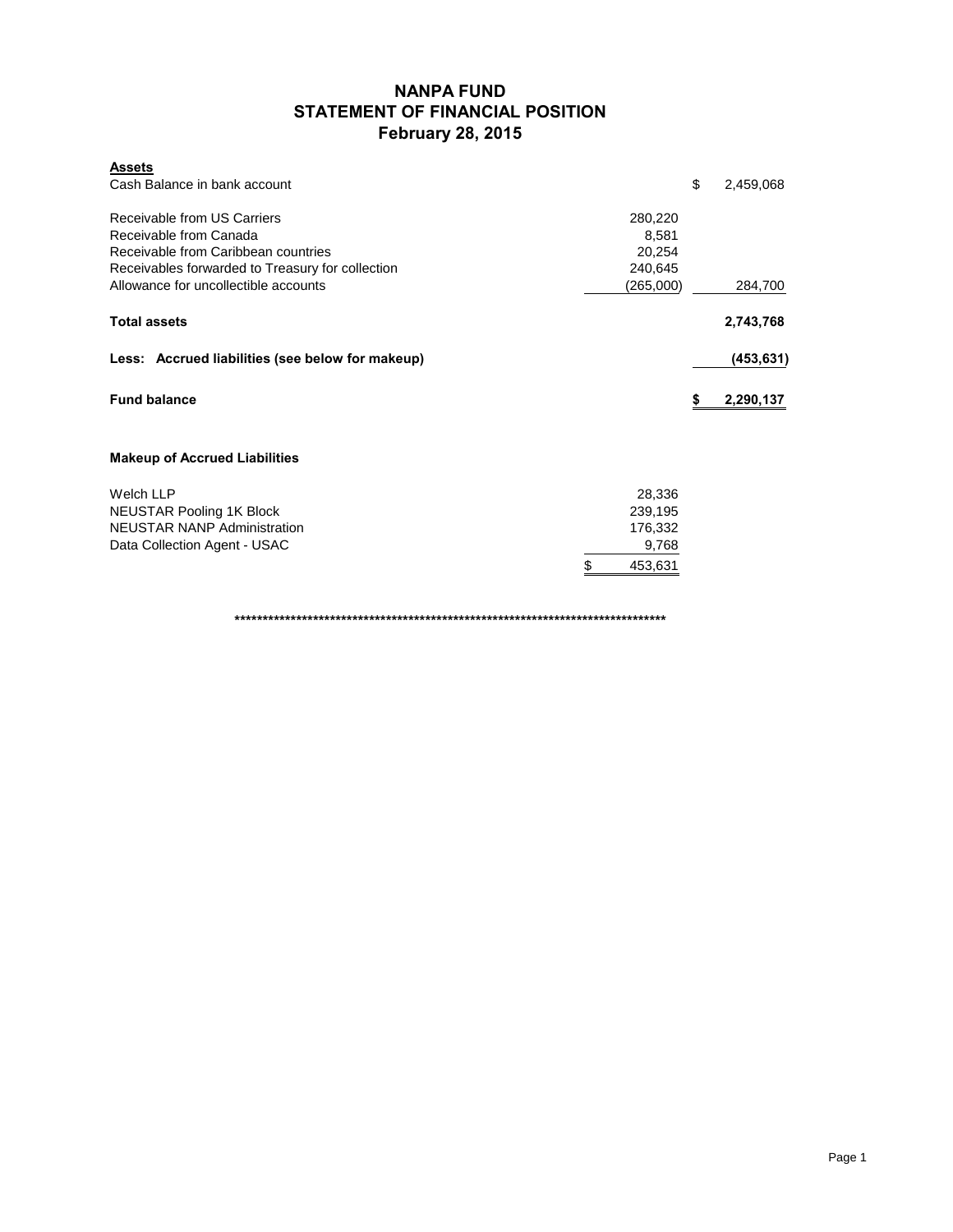#### **NANPA FUND FORECASTED STATEMENT OF CHANGES IN FUND BALANCE JULY 2014 TO JUNE 2015**

|                                                                     |            | Actual                 |                        |                        |                        |                        |                        |                        |                        | <b>Budget</b>            |                      |                      |                      |                      |                        | Variance between                               |  |
|---------------------------------------------------------------------|------------|------------------------|------------------------|------------------------|------------------------|------------------------|------------------------|------------------------|------------------------|--------------------------|----------------------|----------------------|----------------------|----------------------|------------------------|------------------------------------------------|--|
|                                                                     |            | $Jul-14$               | Aug-14                 | Sep-14                 | Oct-14                 | <b>Nov-14</b>          | Dec-14                 | $Jan-15$               | Feb-15                 | <b>Mar-15</b>            | Apr-15               | <b>Mav-15</b>        | <b>Jun-15</b>        | <b>Total</b>         | <b>Budget</b>          | forecasted results and<br>budget at June 30/14 |  |
| Revenue                                                             |            |                        |                        |                        |                        |                        |                        |                        |                        |                          |                      |                      |                      |                      |                        |                                                |  |
| <b>International Contributions</b><br>Canada<br>Caribbean countries | (1)<br>(1) | 17,162<br>21,432       | 8,581<br>$\sim$        | 8,581<br>$\sim$        | 8,581<br>$\sim$        | 8,581<br>$\sim$        | 8,581                  | 8,581<br>$\sim$        | 8,580<br>$\sim$        | 8,580<br>$\sim$          | 8,580<br>$\sim$      | 8,580<br>$\sim$      | $\sim$               | 102,968<br>21,432    | 102,968<br>21,432      | $\sim 100$                                     |  |
| <b>Total International Contributions</b>                            |            | 38,594                 | 8,581                  | 8,581                  | 8,581                  | 8,581                  | 8,581                  | 8,581                  | 8,580                  | 8,580                    | 8,580                | 8,580                |                      | 124,400              | 124,400                |                                                |  |
| Domestic Contributions - US carriers                                | (1)        | 4,170,366              | 259.113                | 252,273                | 259.374                | 259,259                | 264.487                | 262,098                | 261,397                | 263,293                  | 263,293              | 263,293              |                      | 6,778,246            | 6,721,854              | 56,392                                         |  |
| Late filing fees for Form 499A                                      | (2)        | 500)                   | 600)                   | 2,500                  | 4,100                  | 11,700)                | 1,800                  | 1,100                  | 3,500                  |                          |                      |                      | 90,000               | 67,800               | 90,000                 | 22,200                                         |  |
| Interest income                                                     | (3)        | 232                    | 551                    | 717                    | 424                    | 352                    | 385                    | 269                    | 310                    | 583                      | 583                  | 583                  | 583                  | 5,572                | 7,000                  | 1,428                                          |  |
| <b>Total revenue</b>                                                |            | 4,208,692              | 267,645                | 259,071                | 264,279                | 256,492                | 275,253                | 269,848                | 266,787                | 272,456                  | 272,456              | 272,456              | 90,583               | 6,976,018            | 6,943,254              | 32,764                                         |  |
| <b>Expenses</b>                                                     |            |                        |                        |                        |                        |                        |                        |                        |                        |                          |                      |                      |                      |                      |                        |                                                |  |
| <b>NANPA Administration</b>                                         | (4)        | 176,680                | 177,091                | 176,079                | 175,492                | 175,492                | 176,968                | 176,726                | 176,332                | 177,879                  | 177,879              | 177,879              | 177,879              | 2,122,376            | 2,134,548 (            | 12,172)                                        |  |
| 1K Block Pooling<br>Automated systems development (CLIN1)           | (5)<br>(6) | 225,254<br>75,000      | 238,478<br>75,000      | 241,228<br>75,000      | 235,192<br>75,000      | 236,272<br>75,000      | 241,850<br>62,281      | 236,390<br>$\sim$      | 239,194<br>$\sim$      | 238,506<br>$\sim$        | 238,506<br>$\sim$    | 238,506<br>$\sim$    | 238,506              | 2,847,882<br>437,281 | 2,862,065 (<br>437,281 | 14,183)                                        |  |
| <b>Billing and Collection</b><br>Welch LLP<br>Data Collection Agent | (7)<br>(8) | 28,336<br>3,724        | 28,336<br>4,572        | 28,336<br>4,595        | 28,336<br>4,650        | 28,336<br>4,723        | 28,336<br>4,673        | 28,336<br>5,802        | 28,336<br>4,935        | 28,336<br>4,834          | 28,336<br>4,834      | 28,336<br>4,834      | 28,336<br>4,834      | 340,032<br>57,010    | 340,032<br>58,000      | 990)                                           |  |
| <b>Annual Operations Audit</b>                                      | (9)        | $\sim$                 | $\sim$                 | 44,300                 | $\sim$                 | $\sim$                 | $\sim$                 | $\sim$                 | $\sim$                 | $\sim$                   | $\sim$               |                      | $\sim$               | 44,300               | 44,000                 | 300                                            |  |
| <b>Bank Charges</b>                                                 | (10)       | 2,706                  | 5,828                  | 4,961                  | 4,095                  | 2,948                  | 2.767                  | 2,877                  | 2,531                  | 3,916                    | 3.916                | 3,916                | 3,916                | 44,377               | 47,000                 | 2,623)                                         |  |
| Carrier Audits                                                      | (11)       | $\sim$                 |                        | $\sim$                 | $\sim$                 | $\sim$                 | $\sim$                 |                        | $\sim$                 | $\overline{\phantom{a}}$ | $\sim$               | $\sim$               | $\sim$               |                      | 300,000                | 300,000                                        |  |
| Bad debt expense                                                    | (12)       | 3,000                  | 22,500)                | 7,500                  | 30,021                 | 23,500)                | 2,305)                 | 2,000                  | 10,792)                | 3,333                    | 3,333                | 3,333                | 3,333                | 13,244               | 40,000                 | 53,244                                         |  |
| <b>Total expenses</b>                                               |            | 508,700                | 506,805                | 581,999                | 552,786                | 499,271                | 514,570                | 448,131                | 440,536                | 456,804                  | 456,804              | 456,804              | 456,804              | 5,880,014            | 6,262,926              | (382, 912)                                     |  |
| Net revenue (expenses)                                              |            | 3,699,992              | 239,160)               | 322,928)               | 288,507)               | 242,779)               | 239,317)               | 178,283)               | 173,749)               | 184,348)                 | 184,348)             | 184,348)             | 366,221)             | 1,096,004            | 680,328                | 415,676                                        |  |
| Opening fund balance                                                |            | 274,868                | 3,974,860              | 3,735,700              | 3,412,772              | 3,124,265              | 2,881,486              | 2,642,169              | 2,463,886              | 2,290,137                | 2,105,789            | 1,921,441            | 1,737,093            | 274.868              | 319,672                | 44,804                                         |  |
| <b>Closing fund balance</b>                                         |            | 3,974,860              | 3,735,700              | 3,412,772              | 3,124,265              | 2,881,486              | 2,642,169              | 2,463,886              | 2,290,137              | 2,105,789                | 1,921,44             | 1,737,093            | 1,370,872            | 1,370,872            | 1,000,000              | 370,872                                        |  |
| Fund balance makeup:                                                |            |                        |                        |                        |                        |                        |                        |                        |                        |                          |                      |                      |                      |                      |                        |                                                |  |
| Contingency<br>Surplus                                              |            | 1,000,000<br>2,974,860 | 1,000,000<br>2,735,700 | 1,000,000<br>2,412,772 | 1,000,000<br>2,124,265 | 1,000,000<br>1,881,486 | 1,000,000<br>1,642,169 | 1,000,000<br>1,463,886 | 1,000,000<br>1,290,137 | 1,000,000<br>1,105,789   | 1,000,000<br>921,441 | 1,000,000<br>737,093 | 1,000,000<br>370,872 | 1,000,000<br>370,872 | 1,000,000              |                                                |  |
|                                                                     |            | 3,974,860              | 3,735,700              | 3,412,772              | 3,124,265              | 2,881,486              | 2,642,169              | 2,463,886              | 2,290,137              | 2,105,789                | 1,921,441            | 1,737,093            | 1,370,872            | 1,370,872            | 1.000.000              |                                                |  |

**(1)** The US carrier contributions for the period from July 2014 to June 2015 and the International contributions are based upon actual billings.

(2) These fees represent the \$100 late filing fee charged to those companies that do not file the Form 499A by the due date.

**(3)** Interest income projections are estimates

**(4)** The cost for NANP Administration is based on the contract awarded in 2013. The contract expires in July 2017.

(5) The cost for 1K Block Pooling Administration is based on a four-year contract expiring July 14, 2017 with a six-month transition period to January 14, 2018.

**(6)** The cost for Pooling Administration Automated Systems Development is \$1,337,281. The cost was spread out over the period from July 2013 to December 2014.

**(7)** The cost of B&C Agent is based on the interim contract with Welch LLP in force until August 2015.

**(8)** The expense for the Data Collection Agent is based on an estimate of costs by USAC for the 2014 calendar year.

(9) The estimate for the annual operations audit performed by Ernst & Young LLP is based on the cost of the prior year's audit.

**(10)** Bank fees are an expense to the Fund.

**(11)** The budget allowed \$300,000 for carrier audits.

(12) The allowance covers all accounts considered potentially uncollectible at February 28, 2015.

#### **Assumptions: Reconciliation of forecast at June 30, 2015 to budget**

| Budgeted fund balance at June 30/15 - contingency                                                        | 1,000,000 |
|----------------------------------------------------------------------------------------------------------|-----------|
| Decrease in fund balance between budget period (December 2013) and June 2014                             | (44, 804) |
| Additional billings over estimate from budget                                                            | 56,392    |
| Late filing fees (reversal) for Form 499A                                                                | (22, 200) |
| Underestimate of interest earned to date compared to budget                                              | (1, 428)  |
| NANP Admin - difference between budget and actual contract awarded due to variable<br>travel costs       | 12,172    |
| NANP Admin - change orders issued                                                                        |           |
| Additional billings from B & C Agent due to renewal of contract                                          |           |
| Data Collection fees - Adjustment to actual from budget                                                  | 990       |
| Bad debts - Adiustment to actual from budget                                                             | 53,244    |
| IK Block Pooling - difference between budget and actual contract awarded due to variable<br>travel costs | 14,183    |
| Pooling change orders                                                                                    |           |
| Carrier audits that will not be performed                                                                | 300,000   |
| Operations Audit - Adjustment to actual from budget                                                      | (300)     |
| Bank fees - Adjustment to actual from budget                                                             | 2,623     |
| Forecasted fund balance at June 30/15                                                                    | 1,370,872 |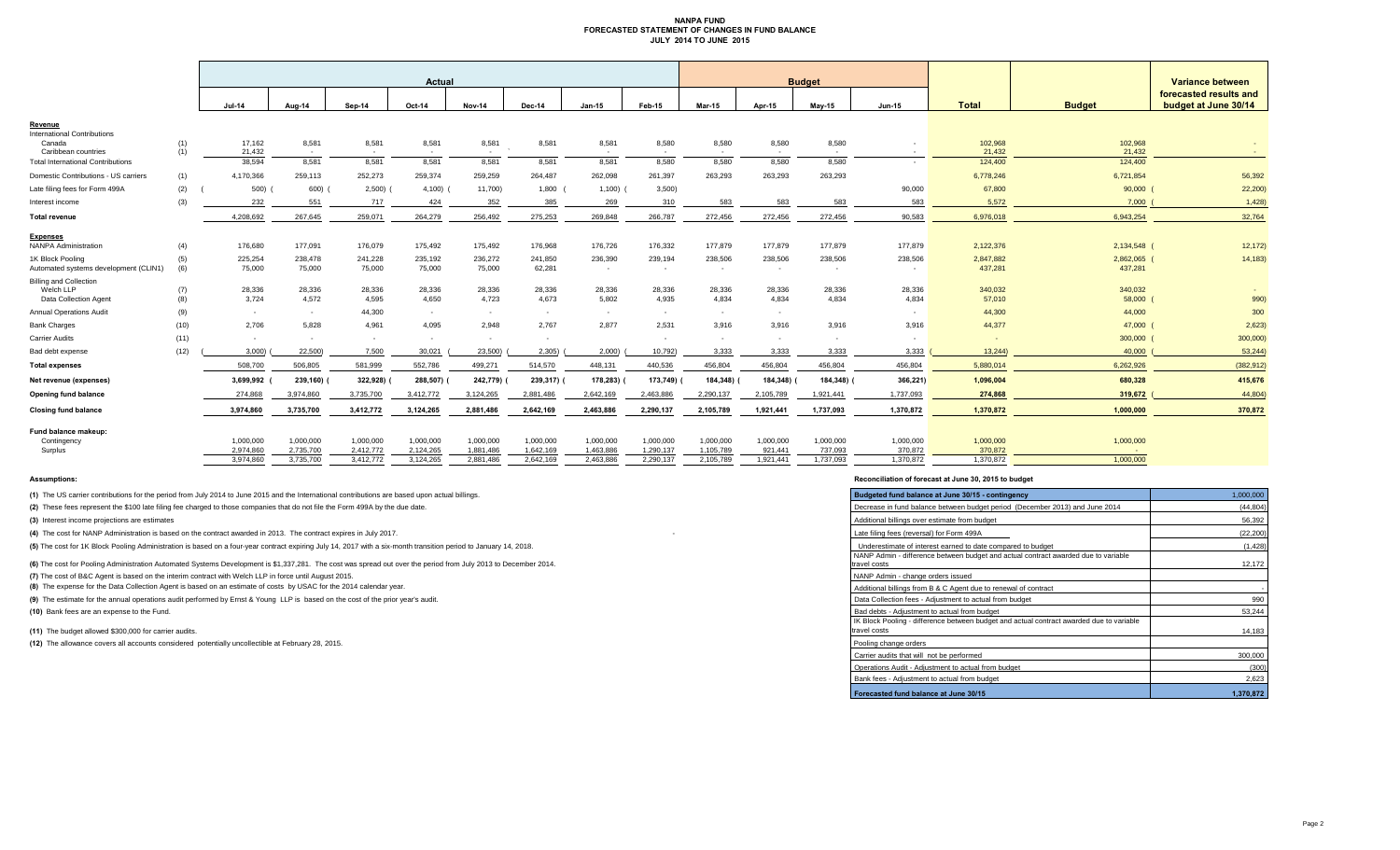#### **CURRENT AND FORECASTED LIABILITIES**

|                                                                                                        |                                |                                |                               | Current |               |         |         |         |         |         |
|--------------------------------------------------------------------------------------------------------|--------------------------------|--------------------------------|-------------------------------|---------|---------------|---------|---------|---------|---------|---------|
|                                                                                                        |                                |                                |                               | Feb 15  | <u>Mar 15</u> | Apr-15  | May 15  | Jun 15  | Jul 15  | Aug-15  |
| <b>NEUSTAR - NANPA Administration contract</b>                                                         |                                |                                |                               | 176,332 | 177,879       | 177,879 | 177,879 | 177,879 | 185,138 | 185,138 |
| - Payment authorized by the FCC in February                                                            | January 2015                   | \$<br>176,726                  |                               |         |               |         |         |         |         |         |
| - Authorization by the FCC has not been received for payment                                           |                                |                                |                               |         |               |         |         |         |         |         |
|                                                                                                        | February 2015                  |                                | \$<br>176,332                 |         |               |         |         |         |         |         |
| <b>NEUSTAR - Block Pooling</b>                                                                         |                                |                                |                               | 239,195 | 238,506       | 238,506 | 238,506 | 238,506 | 265,241 | 265,241 |
| - Payment authorized by the FCC in February                                                            | January 2015                   | \$<br>236,390                  |                               |         |               |         |         |         |         |         |
| - Authorization by the FCC has not been received for payment                                           | February 2015                  |                                | \$<br>239,195                 |         |               |         |         |         |         |         |
| Welch LLP - Billing & Collection Agent<br>- Authorization by the FCC has not been received for payment |                                |                                |                               | 28,336  | 28,336        | 28,336  | 28,336  | 28,336  | 28,336  | 28,336  |
|                                                                                                        | January 2015                   | \$<br>28,336                   |                               |         |               |         |         |         |         |         |
| - Authorization by the FCC has not been received for payment                                           | February 2015                  |                                | \$<br>28,336                  |         |               |         |         |         |         |         |
| <b>USAC - Data Collection Agent</b><br>- Payment authorized by the FCC in January                      |                                |                                |                               | 9,768   | 4,834         | 4,834   | 4,834   | 4,834   | 4,850   | 4,850   |
|                                                                                                        | November 2014<br>December 2014 | \$<br>4,673<br>5,802<br>10,475 |                               |         |               |         |         |         |         |         |
| - Authorization by the FCC has not been received for payment                                           | January 2015<br>February 2015  |                                | \$<br>4,935<br>4,833<br>9,768 |         |               |         |         |         |         |         |
| <b>Carrier audits</b>                                                                                  |                                |                                |                               |         |               |         |         |         |         |         |
| Ernst & Young LLP- Annual operations audit<br>- Payment authorized by the FCC in February              |                                |                                |                               |         |               |         |         |         |         |         |
| Audit fee for the 2013/2014 fiscal audit                                                               |                                | \$<br>44,300                   |                               |         |               |         |         |         |         |         |
| <b>Bank Fees</b>                                                                                       |                                |                                |                               |         | 3,916         | 3,916   | 3,916   | 3,916   | 3,167   | 3,167   |
| <b>Total</b>                                                                                           |                                |                                |                               | 453,631 | 453,471       | 453,471 | 453,471 | 453,471 | 486,732 | 486,732 |